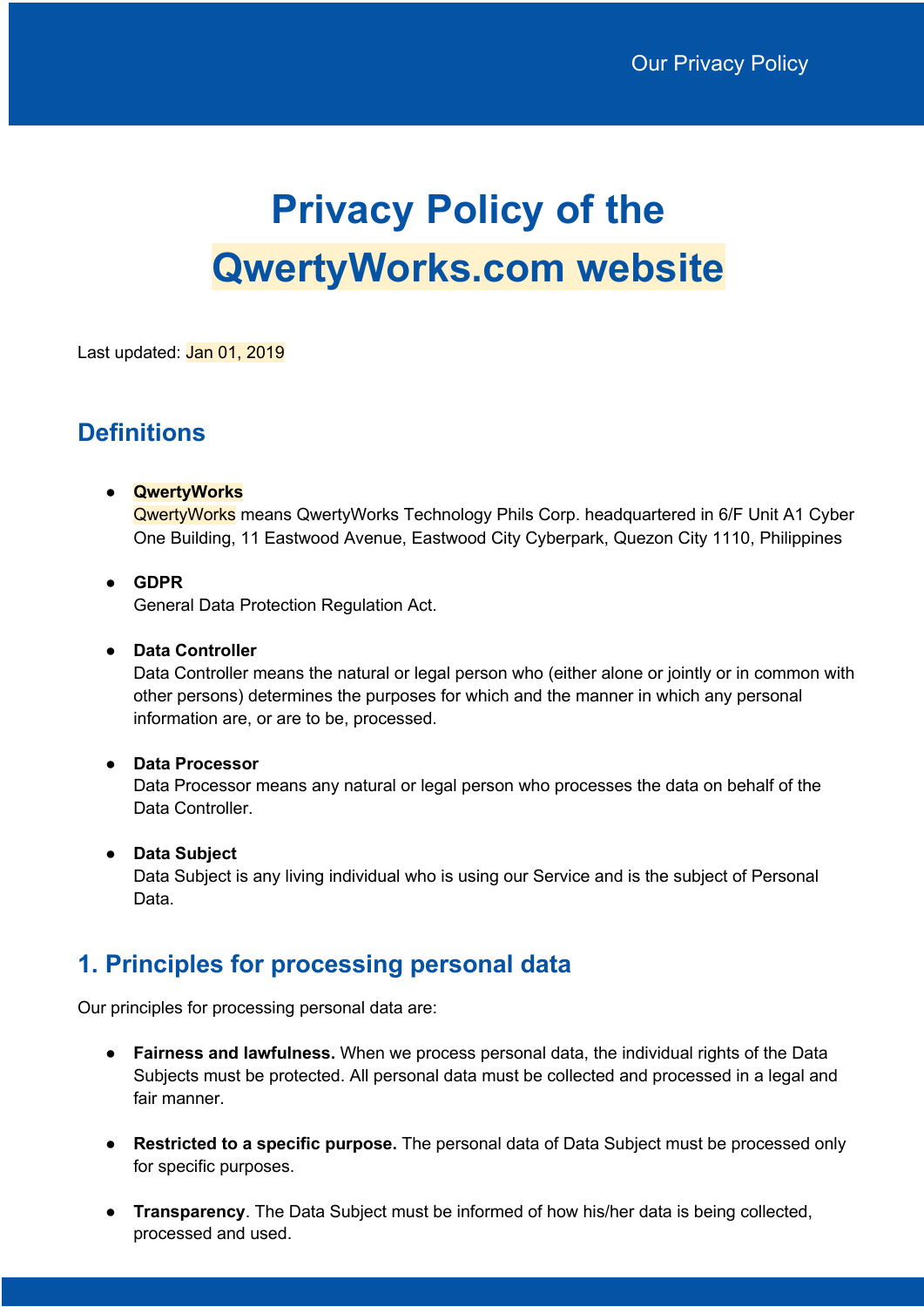# **2. What personal data we collect and process**

QwertyWorks collects several different types of personal data for various purposes. Personal Data may include, but is not limited to:

- Email address
- First name and last name
- Phone number
- Address, State, Province, ZIP/Postal code, City

## **3. How we use the personal data**

QwertyWorks uses the collected personal data for various purposes:

- To provide you with services
- To notify you about changes to our services and/or products
- To provide customer support
- To gather analysis or valuable information so that we can improve our services
- To detect, prevent and address technical issues

# **4. Legal basis for collecting and processing personal data**

QwertyWorks legal basis for collecting and using the personal data described in this Data Protection Policy depends on the personal data we collect and the specific context in which we collect the information:

- QwertyWorks needs to perform a contract with you
- You have given **QwertyWorks** permission to do so
- Processing your personal data is in **QwertyWorks** legitimate interests
- Qwerty Works needs to comply with the law

# **5. Retention of personal data**

QwertyWorks will retain your personal information only for as long as is necessary for the purposes set out in this Data Protection Policy.

QwertyWorks will retain and use your information to the extent necessary to comply with our legal obligations, resolve disputes, and enforce our policies.